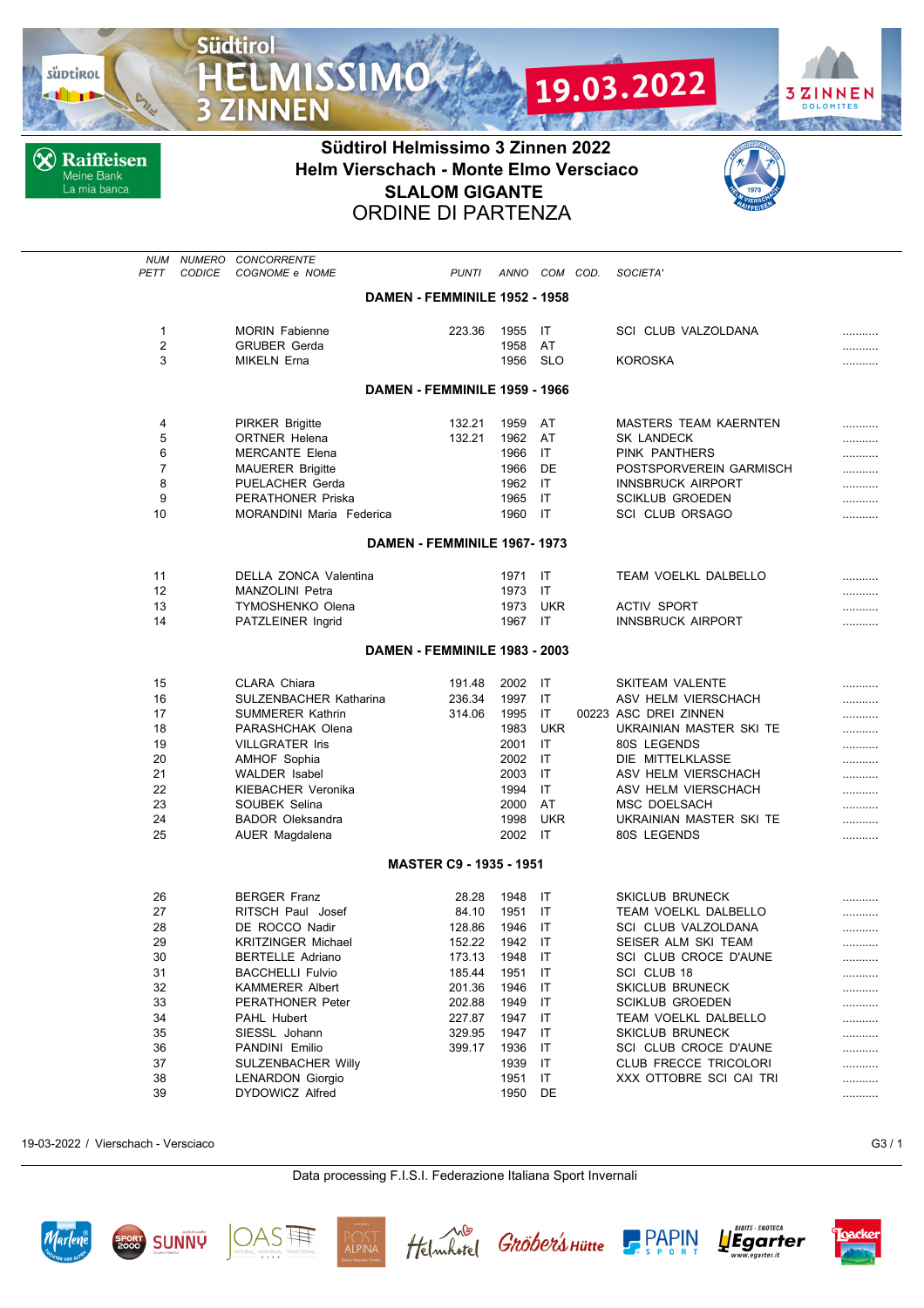| PETT                                | NUM NUMERO CONCORRENTE<br>CODICE<br>COGNOME e NOME | <b>PUNTI</b>                   |              | ANNO COM COD. | SOCIETA'                                        |      |
|-------------------------------------|----------------------------------------------------|--------------------------------|--------------|---------------|-------------------------------------------------|------|
|                                     |                                                    |                                |              |               |                                                 |      |
|                                     |                                                    | <b>MASTER C8 - 1952 - 1956</b> |              |               |                                                 |      |
| 40                                  | <b>GIACOMEL Tiziano</b>                            | 142.49                         | 1955         | IT            | SCI CLUB CROCE D'AUNE                           |      |
| 41                                  | FILE Reinhard                                      |                                | 1953         | AT            | <b>SK FLIESS</b>                                | <br> |
| 42                                  | <b>KIEBACHER Franz Josef</b>                       |                                | 1954         | IT            | ASV HELM VIERSCHACH                             |      |
| 43                                  | <b>LEIBACHER Kurt</b>                              |                                | 1956         | CН            | <b>TSG HEMISHOFEN</b>                           |      |
| 44                                  | <b>KRAUTGASSER Rudi</b>                            |                                | 1956         | IT            | CLUB FRECCE TRICOLORI                           |      |
| 45                                  | <b>BERNARDI Ettore</b>                             |                                | 1954         | IT            | <b>SCI CLUB CRISTALLO</b>                       |      |
| 46                                  | STREHOVEC Franc                                    |                                | 1953         | <b>SLO</b>    | SK KOMENDA                                      |      |
| 47                                  | <b>RITSCH Guenther</b>                             |                                | 1955         | IT            | TEAM VOELKL DALBELLO                            |      |
| 48                                  | <b>SMETANA Marek</b>                               |                                | 1954         | PL            | <b>MAGURA</b>                                   |      |
| 49<br>50                            | <b>HOLZER Anton</b><br>PROBULSKI Zbigniew          |                                | 1955<br>1953 | IT<br>PL      | <b>CLUB FRECCE TRICOLORI</b><br><b>MAGURA</b>   |      |
|                                     |                                                    |                                |              |               |                                                 |      |
|                                     |                                                    | <b>MASTER C7 - 1957 - 1961</b> |              |               |                                                 |      |
|                                     |                                                    |                                |              |               |                                                 |      |
| 51<br>52                            | <b>SCAGNOL Andrea</b><br><b>EISENDLE Alfred</b>    | 10.37<br>21.02                 | 1960<br>1960 | IT<br>IT      | VAL DI FIEMME SKITEAM<br><b>RG WIPPTAL</b>      |      |
| 53                                  | <b>LERCHNER Martin</b>                             | 24.00                          | 1959         | IT            | TEAM VOELKL DALBELLO                            |      |
| 54                                  | <b>RIEDER Guenther</b>                             | 29.68                          | 1960         | IT            |                                                 | <br> |
| 55                                  | ZOEGGELER Peter                                    | 42.52                          | 1958         | IT            | 00884 ASV EPPAN SKI                             |      |
| 56                                  | <b>RIEDER Bernhard</b>                             | 59.79                          | 1961         | IT            |                                                 |      |
| 57                                  | <b>SKERK Claudio</b>                               | 136.24                         | 1961         | IT            | 01026 SK DEVIN                                  |      |
| 58                                  | NORBEDO Giorgio                                    | 185.01                         | 1960         | IT            | 01026 SK DEVIN                                  |      |
| 59                                  | <b>CURTOLO Carmelo</b>                             | 275.34                         | 1959         | IT            | SCI CAI CONEGLIANO                              |      |
| 60                                  | <b>OBERLECHNER Erich</b>                           | 292.74                         | 1960         | IT            | <b>SKICLUB BRUNECK</b>                          |      |
| 61                                  | DE FAVERI Italo                                    | 373.30                         | 1960         | IT            | <b>SCI CLUB CRISTALLO</b>                       |      |
| 62                                  | ZURBI Branko                                       |                                | 1960         | <b>SLO</b>    | SK KOMENDA                                      |      |
| 63                                  | <b>LEBAN Marco</b>                                 |                                | 1957         | <b>SLO</b>    | S.K. SNEZNIK                                    |      |
| 64                                  | PARTL Josef                                        |                                | 1961         | AT            | <b>TEAM GOELBNERBLICK</b>                       |      |
| 65<br>66                            | <b>KRONHOFER Rudolf</b><br>LANZ Konrad             |                                | 1958         | AT<br>IT      | <b>TEAM GOELBNERBLICK</b>                       |      |
| 67                                  | DE LORENZI Mario                                   |                                | 1959<br>1960 | IT            | PFANNHORN TEAM                                  |      |
| 68                                  | HADZIC Hilmija                                     |                                | 1958         | <b>SLO</b>    |                                                 | <br> |
| 69                                  | <b>KLEINLERCHER Ludwig</b>                         |                                | 1957         | AT            | SPORTUNION HOPFGARTEN                           |      |
| 70                                  | <b>KRATTER Ernesto</b>                             |                                | 1961         | IT            |                                                 |      |
| 71                                  | STEINWANDTER Sebastian                             |                                | 1959         | IT            | HAUS TASCHLER TOBLACH                           |      |
| 72                                  | HOFER Johann                                       |                                | 1959         | -IT           | SKI CLUB AHRNTAL                                |      |
|                                     |                                                    | <b>MASTER B6 - 1962 - 1966</b> |              |               |                                                 |      |
|                                     |                                                    |                                |              |               |                                                 |      |
| 73                                  | <b>RITSCH Peter</b>                                | 71.85                          | 1966         | IT            | <b>TEAM VOELKL DALBELLO</b>                     |      |
| 74                                  | <b>GREGGIO Antonio</b>                             | 180.46                         | 1963         | IT            | <b>VALBELLUNA FREESKI</b>                       |      |
| 75                                  | GIOVANNINI Antonio                                 | 182.40                         | 1966         | IT            | SCI CLUB CORTINA                                |      |
| 76                                  | <b>SCHMIDHOFER Josef</b>                           | 182.42                         | 1962         | AT            |                                                 |      |
| 77                                  | RONCALI Daniele                                    | 272.98                         | 1963         | IT            | <b>SCI CLUB CORTINA</b>                         |      |
| 78                                  | <b>LECHNER Johann</b>                              |                                | 1963         | IT            | ASV HELM VIERSCHACH                             |      |
| 79                                  | <b>BISOTTO Giuseppe</b>                            |                                | 1965         | IT            | <b>SCI CLUB CORTINA</b>                         |      |
| 80<br>81                            | PUELACHER Thomas<br><b>WALDER Karl</b>             |                                | 1964<br>1964 | IT<br>IT      | <b>INNSBRUCK AIRPORT</b><br>ASV HELM VIERSCHACH |      |
| 82                                  | <b>KOLLREIDER Raimund</b>                          |                                | 1964         | AT            | <b>MALEREI KOLLREIDER</b>                       |      |
| 83                                  | <b>TASCHLER</b> Josef                              |                                | 1962         | IT            | 00682 ASV PRAGS                                 |      |
| 84                                  | <b>RECEK Leopold</b>                               |                                | 1964         | <b>SLO</b>    |                                                 | <br> |
| 85                                  | <b>GSTINIG Klaus</b>                               |                                | 1965         | AT            |                                                 |      |
| 86                                  | <b>BAUR Alfred</b>                                 |                                | 1965         | IT            | ASV NIEDERDORF                                  |      |
| 87                                  | EIDENBERGER Hermann Josef                          |                                | 1966         | IT            | FEUERWEHR WINNEBACH                             |      |
| 88                                  | <b>STOLL Markus</b>                                |                                | 1965         | IT            | ASV TAISTEN                                     |      |
| 89                                  | NOVAK Marco                                        |                                | 1963         | IT            |                                                 |      |
| 90                                  | KOZELJ Andrej                                      |                                | 1963         | <b>SLO</b>    | SK KOMENDA                                      |      |
| 91                                  | <b>EGARTER Reinhold</b>                            |                                | 1963         | IT            | <b>TEAM KRONPLATZ</b>                           |      |
| 92                                  | <b>RUNGGALDIER Stefan</b>                          |                                | 1963         | IT            | <b>SCIKLUB GROEDEN</b>                          |      |
| 93                                  | <b>GRUSEMANN Stefan</b>                            |                                | 1965         | DE            | POSTSPORVEREIN GARMISCH                         |      |
| 94                                  | <b>GRUBER Franz</b>                                |                                | 1963         | AT            |                                                 |      |
|                                     |                                                    | <b>MASTER B5 - 1967 - 1971</b> |              |               |                                                 |      |
|                                     |                                                    |                                |              |               |                                                 |      |
| 95<br>96                            | <b>VOLGGER Hartmuth</b><br>CLARA Nando             | 19.89<br>84.28                 | 1970<br>1969 | IT<br>IT      | <b>RG WIPPTAL</b><br><b>SKITEAM VALENTE</b>     | <br> |
| 97                                  | <b>STEGER Werner</b>                               | 90.15                          | 1969         | IT            | <b>ASV TAUFERS</b>                              |      |
| 19-03-2022 / Vierschach - Versciaco |                                                    |                                |              |               |                                                 | G3/2 |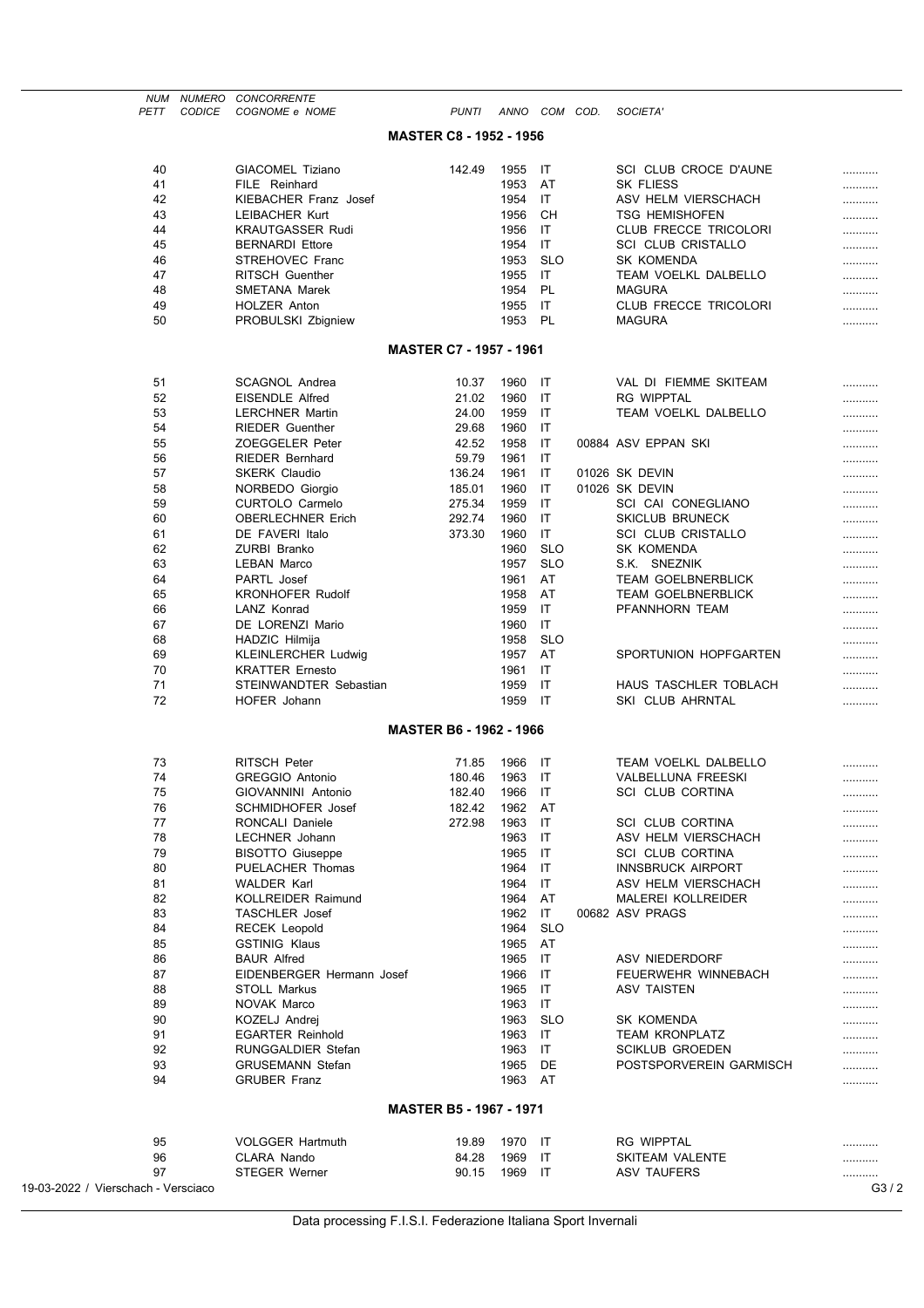| NUM                                 | NUMERO        | <b>CONCORRENTE</b>          |                                |              |             |            |      |                              |         |
|-------------------------------------|---------------|-----------------------------|--------------------------------|--------------|-------------|------------|------|------------------------------|---------|
| PETT                                | <b>CODICE</b> | COGNOME e NOME              |                                | <b>PUNTI</b> | <b>ANNO</b> | COM        | COD. | SOCIETA'                     |         |
| 98                                  |               | <b>TAUCER Giulio</b>        |                                | 107.18       | 1970        | IT         |      | 02664 PORSCHE SCI CL.        |         |
| 99                                  |               | PUTZER Josef                |                                | 126.11       | 1967        | IT         |      | <b>RG WIPPTAL</b>            |         |
| 100                                 |               | <b>VOLGGER Martin</b>       |                                | 254.97       | 1968        | IT         |      | <b>ASV RIDNAUN</b>           |         |
| 101                                 |               | PARAVIA Davide              |                                | 256.79       | 1969        | IT         |      | 01026 SK DEVIN               |         |
| 102                                 |               | PISCANEC Corrado            |                                | 347.83       | 1968        | IT         |      | <b>TEAM VOELKL DALBELLO</b>  |         |
| 103                                 |               | <b>CATANEO</b> Italo        |                                |              | 1969        | IT         |      | <b>CLUB FRECCE TRICOLORI</b> |         |
| 104                                 |               | <b>KURZEJA Michal</b>       |                                |              | 1971        | <b>PL</b>  |      | CKS PIAST CIESZYN            |         |
|                                     |               |                             |                                |              |             |            |      | <b>MALEREI KOLLREIDER</b>    |         |
| 105                                 |               | <b>KOLLREIDER Josef</b>     |                                |              | 1967        | AT         |      |                              |         |
| 106                                 |               | <b>ORESNIK Darian</b>       |                                |              | 1967        | <b>SLO</b> |      | <b>KOROSKA</b>               |         |
| 107                                 |               | ALIEKSIEIENKO Anatolii      |                                |              | 1968        | <b>UKR</b> |      | UKRAINIAN MASTER SKI TE      |         |
| 108                                 |               | <b>WALDER Hermann</b>       |                                |              | 1971        | IT.        |      | PFANNHORN TEAM               |         |
| 109                                 |               | <b>LEIBACHER Peter</b>      |                                |              | 1967        | CН         |      | <b>TSG HEMISHOFEN</b>        |         |
| 110                                 |               | <b>AMHOF Stefan</b>         |                                |              | 1967        | IT         |      | 00223 ASC DREI ZINNEN        |         |
| 111                                 |               | <b>SALINGER Christian</b>   |                                |              | 1971        | AT         |      | SKITRI ZIRL                  |         |
| 112                                 |               | SCHALLER Wolfgang           |                                |              | 1970        | IT         |      | ASC GSIESERTAL               |         |
| 113                                 |               | <b>VILLGRATER Helmut</b>    |                                |              | 1969        | IT         |      | 00223 ASC DREI ZINNEN        |         |
| 114                                 |               | PERNETTA Marco              |                                |              | 1967        | IT         |      | <b>INNSBRUCK AIRPORT</b>     |         |
| 115                                 |               | <b>EPPACHER Friedrich</b>   |                                |              | 1968        | IT         |      | 03606 ASV REIN               |         |
| 116                                 |               | <b>KOTNIK Marijan</b>       |                                |              | 1967        | <b>SLO</b> |      | <b>KOROSKA</b>               |         |
| 117                                 |               | <b>KOLLREIDER Manfred</b>   |                                |              | 1969        | AT         |      | <b>MALEREI KOLLREIDER</b>    |         |
| 118                                 |               | DABROWSKI Czeslaw           |                                |              | 1969        | <b>UKR</b> |      | <b>ACTIV SPORT</b>           |         |
| 119                                 |               | ROZMAN Stanislav            |                                |              | 1969        | <b>SLO</b> |      |                              |         |
| 120                                 |               | RIGATO Martino              |                                |              | 1969        | IT         |      |                              |         |
| 121                                 |               | PFEIFHOFER Martin           |                                |              | 1969        | IT         |      |                              |         |
|                                     |               |                             |                                |              |             |            |      |                              |         |
|                                     |               |                             | <b>MASTER B4 - 1972 - 1976</b> |              |             |            |      |                              |         |
|                                     |               |                             |                                |              |             |            |      |                              |         |
| 122                                 |               | <b>GALLINA Andrea</b>       |                                | 73.27        | 1976        | IT         |      | TEAM VOELKL DALBELLO         |         |
| 123                                 |               | <b>KNAPP Alexander</b>      |                                | 102.66       | 1974        | IT         |      | <b>SKICLUB BRUNECK</b>       | .       |
| 124                                 |               | <b>MOSSER Christian</b>     |                                |              | 1972        | AT         |      | <b>WERTSCHACH</b>            |         |
| 125                                 |               | <b>WOERNDLE Mathias</b>     |                                |              | 1975        | AT         |      |                              |         |
| 126                                 |               | <b>CATTANI Michele</b>      |                                |              | 1974        | IT         |      |                              |         |
| 127                                 |               | RIBITSCH Igor               |                                |              | 1972        | AT         |      | <b>TEAM GOELBNERBLICK</b>    |         |
| 128                                 |               | <b>HOLZKNECHT Norbert</b>   |                                |              | 1976        | AT         |      | SKITRI ZIRL                  |         |
| 129                                 |               | VISINTINI Marco             |                                |              | 1976        | IT         |      | US ALDO MORO PALUZZA         |         |
| 130                                 |               | GIETL Walter                |                                |              | 1972        | AT         |      |                              |         |
| 131                                 |               | BERGMANN Juergen            |                                |              | 1974        | IT         |      | FEUERWEHR WINNEBACH          |         |
| 132                                 |               | <b>COLMAN Michele</b>       |                                |              | 1972        | IT         |      | <b>INNSBRUCK AIRPORT</b>     |         |
| 133                                 |               | SPARBER Karl                |                                |              | 1974        | IT         |      | <b>RG WIPPTAL</b>            |         |
| 134                                 |               | <b>GRASSI Simone</b>        |                                |              | 1974        | IT         |      | DEAR-STUDIO                  |         |
|                                     |               |                             |                                |              |             |            |      |                              |         |
| <b>MASTER A3 - 1977 - 1981</b>      |               |                             |                                |              |             |            |      |                              |         |
|                                     |               |                             |                                |              |             |            |      |                              |         |
| 135                                 |               | PITTSCHIELER Klaus          |                                | 22.74        | 1981        | - IT       |      | 01645 ASV FELDTHURNS         | .       |
| 136                                 |               | <b>RAINER Tim</b>           |                                |              | 1981        | IT         |      | PFANNHORN TEAM               |         |
| 137                                 |               | LUSSNIG Stefan              |                                |              | 1977        | AT         |      | <b>TEAM GOELBNERBLICK</b>    |         |
| 138                                 |               | <b>WALDER Markus</b>        |                                |              | 1980        | IT         |      | PFANNHORN TEAM               |         |
| 139                                 |               | <b>GASSER Robert</b>        |                                |              | 1979 AT     |            |      | <b>TEAM GOELBNERBLICK</b>    |         |
|                                     |               |                             |                                |              |             |            |      |                              |         |
|                                     |               |                             | <b>MASTER A2 - 1982 - 1986</b> |              |             |            |      |                              |         |
|                                     |               |                             |                                |              |             |            |      |                              |         |
| 140                                 |               | <b>MOELGG Manfred</b>       |                                | 14.34        | 1982 IT     |            |      | <b>CLUB FRECCE TRICOLORI</b> | .       |
| 141                                 |               | <b>SCHMIDHOFER Hannes</b>   |                                | 50.28        | 1983        | AT         |      |                              |         |
| 142                                 |               | <b>KLETTENHAMMER Daniel</b> |                                |              | 1985        | AT         |      | <b>TEAM GOELBNERBLICK</b>    |         |
| 143                                 |               | <b>KAHN Benedikt</b>        |                                |              | 1983        | IT         |      | ASC GSIESERTAL               |         |
| 144                                 |               | <b>MUEHLMANN Reinhard</b>   |                                |              | 1983        | IT         |      | FEUERWEHR WINNEBACH          |         |
| 145                                 |               | <b>PARASHCHAK Petro</b>     |                                |              | 1985        | <b>UKR</b> |      | UKRAINIAN MASTER SKI TE      |         |
|                                     |               | <b>BOCHEROV Oleksandr</b>   |                                |              |             | <b>UKR</b> |      | <b>ACTIV SPORT</b>           |         |
| 146                                 |               | PATZLEINER Stefan           |                                |              | 1984        |            |      |                              |         |
| 147                                 |               |                             |                                |              | 1986        | IT         |      | FEUERWEHR WINNEBACH          |         |
| 148                                 |               | LAMP Anton                  |                                |              | 1982        | -IT        |      | ASC GSIESERTAL               |         |
| 149                                 |               | SEIWALD Stefan              |                                |              | 1982        | -IT        |      | ASC GSIESERTAL               |         |
| 150                                 |               | <b>KRALER Harald</b>        |                                |              | 1982 IT     |            |      | PFANNHORN TEAM               |         |
|                                     |               |                             | <b>MASTER A1 - 1987 - 1991</b> |              |             |            |      |                              |         |
|                                     |               |                             |                                |              |             |            |      |                              |         |
| 151                                 |               | <b>SCHMIDHOFER Thomas</b>   |                                | 83.23        | 1987 AT     |            |      |                              |         |
| 152                                 |               | <b>SEIBERT Daniel</b>       |                                |              | 1987        | DE         |      | SKI LOEWEN                   |         |
| 153                                 |               | SIEBERT Stefan              |                                |              | 1990        | AT         |      |                              |         |
| 154                                 |               | <b>RAINER Philipp</b>       |                                |              | 1991        | IT         |      | CLUB FRECCE TRICOLORI        |         |
| 19-03-2022 / Vierschach - Versciaco |               |                             |                                |              |             |            |      |                              | G $3/3$ |